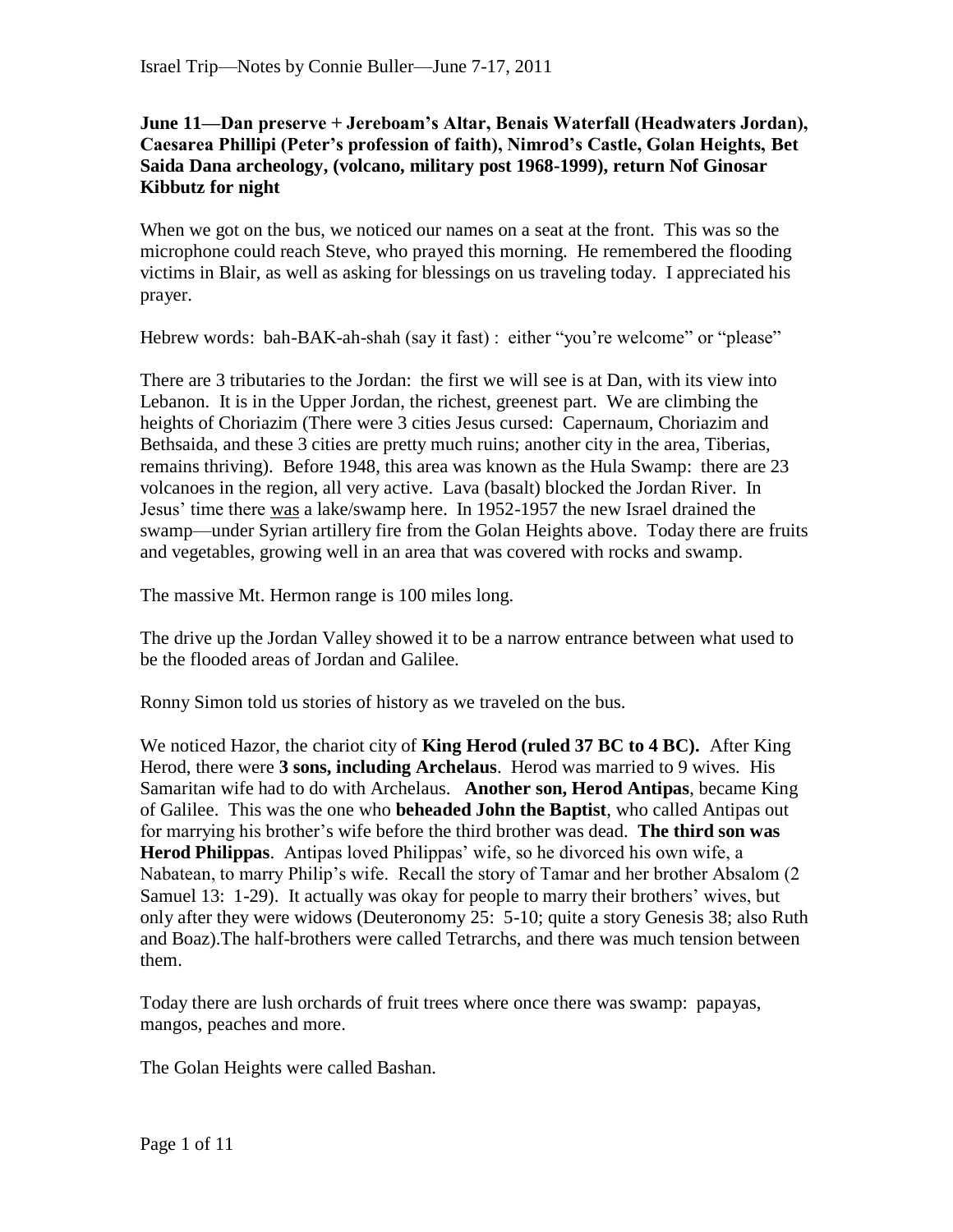Driving along in the bus, Ronny Simon told more stories. Because we were at the front today, we could hear a bit more clearly. I promised to write up what I heard and send it out to the rest of the group.

Ronny spoke of the Zionist movement. In the old days, the land that is today Israel was called Palestine, and was part of the Ottoman Empire—Turks, not Arabs. The population of the land was 140,000, and most were poor Arabs who lived in the mountains. Most Muslims today are not Arabs. The Turks, who were Muslim, offered Palestine to an Arab family. Else they could have been murdered for selling to infidels (Jews or Christians). Then an amazing opportunity arose: the Arab landlords sold the wasteland to anyone who had money. A man called Herzl was a reporter at the Dreyfus trial in 1894. He saw the extreme anti-Semitism, and realized the Jews needed a place of their own. Some call him the father of the Zionist movement, which resulted in the modern State of Israel. The Jews in Europe considered themselves French, German or whatever, but only Jews by religion. They wouldn't contribute money to this dream of Zionism. So Herzl appealed to Eastern Jews. In 1897 the Zionist movement was founded as a secular dream to build a geographical place for Jews, so they could live in their own country.

Ultra-Orthodox Jews in Israel (the ones with the black long clothing and black bigbrimmed hats) do not believe in the State of Israel because it was founded in violence. They want a theocracy. The Ultras are not Hasidim.

As we travelled along in the bus, suddenly we stopped. There were police and jammed up cars. It turned out that the roads were blocked to allow for a bike race (today is Saturday, which is their weekend). We changed direction, and went along some country roads—the "scenic" route. We drove through a town called Kiria (Qiryat Shimona)—in 2006 this town was heavily bombed. Each house there has a bomb shelter, and these were used—there was always bombing in those days.

The next road was also blocked by the bicycle race. Ronny left the bus, and we heard much Lo! (No!) from the police. Ronny was angry because if major roads are to be blocked, it would have been nice if tour guides would have been able to have been notified of this ahead of time.

Then there was a third roadblock. Steve and I were sitting at the front of the bus (so Steve could pray earlier this morning) and we heard much Hebrew muttering from Ronny. It reminded me of my father grumbling in Low German at certain frustrating times in his life, like when the cows, who should have been milked, would NOT come out of their cool shady place in the muddy creek—Dad got a bit louder when the muddy bank gave way, and then since he was wet anyway, he waded over to the lead cow and she MOVED.

Somebody asked about certain cables that were along the road at intervals and seemed to serve no purpose. Ronny said they mark the distance of a Sabbath day's journey. Since Ronny was speaking in English, his next muttering was in English: "It's a question of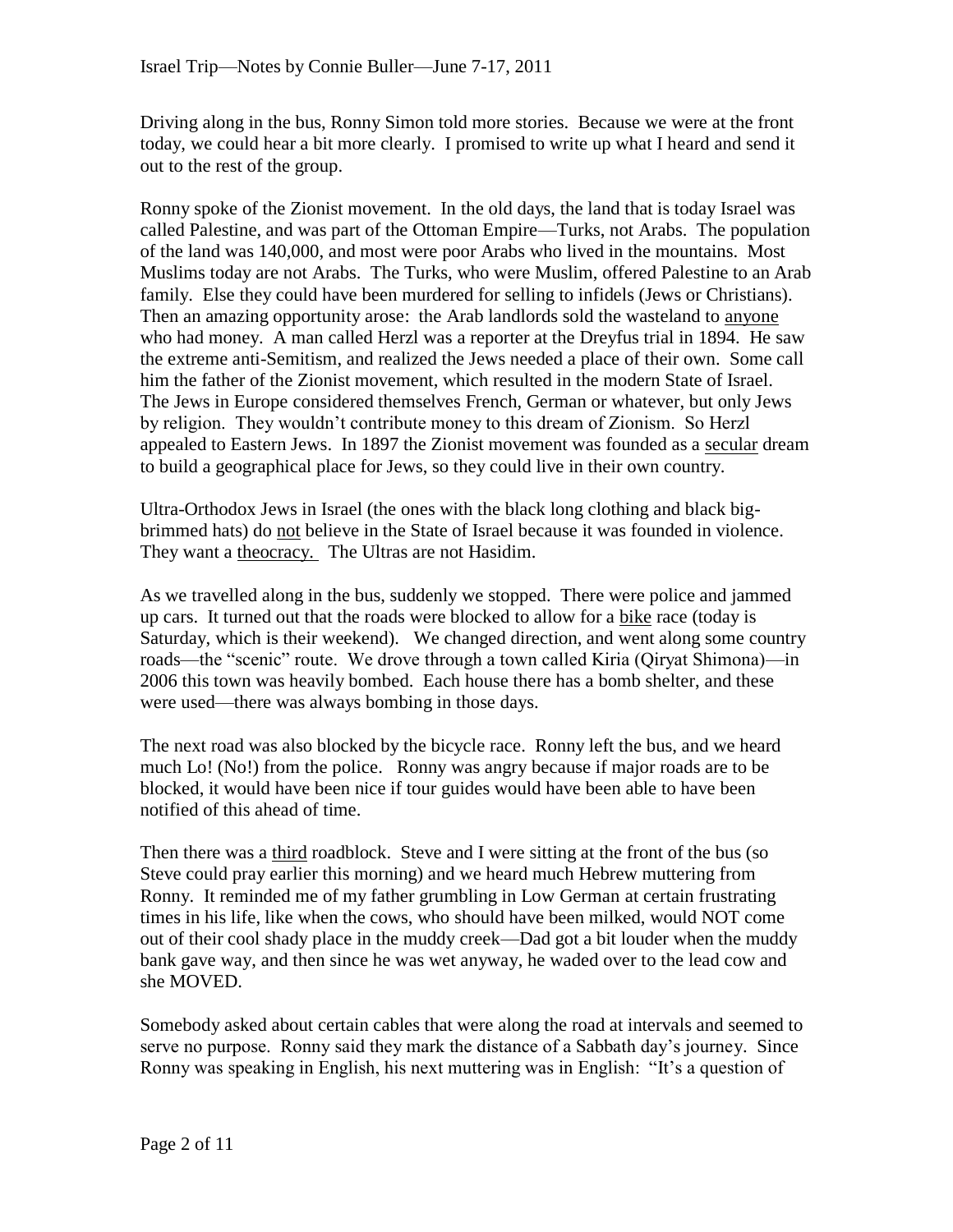who's observing the Sabbath!" Apparently this bike race covers the whole country. Ronny said, "I understand that biking's important, but why not do it off-road?!"

In Acts 1:12 the distance from the Mount of Olives to the Temple was "a Sabbath's day journey". According to something I later read on the Internet, over the years rabbis have made various determinations as to the precise length of a Sabbath day's journey. They measured it in cubits (distance from forefinger to elbow), and by Jesus' time the Pharisees finagled the length to be 8000 cubits (a cubit is about 18"—you do the unit conversions  $\circledcirc$ ). Jesus made it clear that the Sabbath rest day is made for man, not man for the Sabbath. Also He said that the Son of Man is Lord of the Sabbath, and when Jesus actually healed on the Sabbath, the Pharisees really were bent out of shape.

I kind of enjoyed seeing these back roads. They reminded me of the country around southeast Nebraska or northeast Kansas. We saw a little fox, dead on the road. I thought of the little fox we saw on our way to the Omaha airport—and the Bible verse about the little foxes ruining the vineyard (Song of Solomon 2:15). We saw vineyards in Israel, but here there were avocadoes growing by the road.

Lebanon is only a few miles away, behind the hills to our left. We saw 3 bikers ahead swerving to cover both lanes of this narrow, winding road. On Highway 99, with Qiryat Semona to the right, Ramat Hazolan to the left, and Kefar Yuvat behind us, we noticed razor wire along the bottom of the fences. The **razor wire** was there because of military installations.

We sang on the bus: Jesus is Risen from the Dead, He's Coming Back to Take Me Home, Alleluia. Ronnie was still muttering, and then sitting grumpy, like my students in a developmental math class they don't want to be taking, but doing their best to be halfway polite since they have to be there anyway. We sang I've Been Redeemed, You Can't Get to Heaven on Roller Skates (verses like Roll right through them Pearly Gates; Rocking Chair, but Chair don't go nowhere, and finally our own Tour Bus, cause Sababa! (awesome!) doesn't work for us).

We entered Dan by the **back roads.** Since it is Shabat (Sabbath), many people go to the sea, or to the mountains of Galilee. We saw hollyhocks by the road. At the Dan Nature Preserve, Gabi (our bus driver) handed in 32 tickets for us all at the booth.

**Dan** is similar to Megiddo: highways + water. Judges 18 tells that  $2\frac{1}{2}$  tribes asked permission to settle east of the Jordan. They were allowed to do this, on condition that they help the other tribes conquer their lands. **Shiloh** is here, where the Ark of the Covenant was stored. The Danites inherited the foothills, and so they had a big fight (remember, nobody really wanted the mountains). The Danites inherited a warzone then, and even now it is, at times, a warzone. They were a **human shield** for the rest of the Israelites.

Judges 18 has an interesting account of the founding of the city of Dan, over an older city named Laish. According to Judges 17, there was a bad boy named Micah, who stole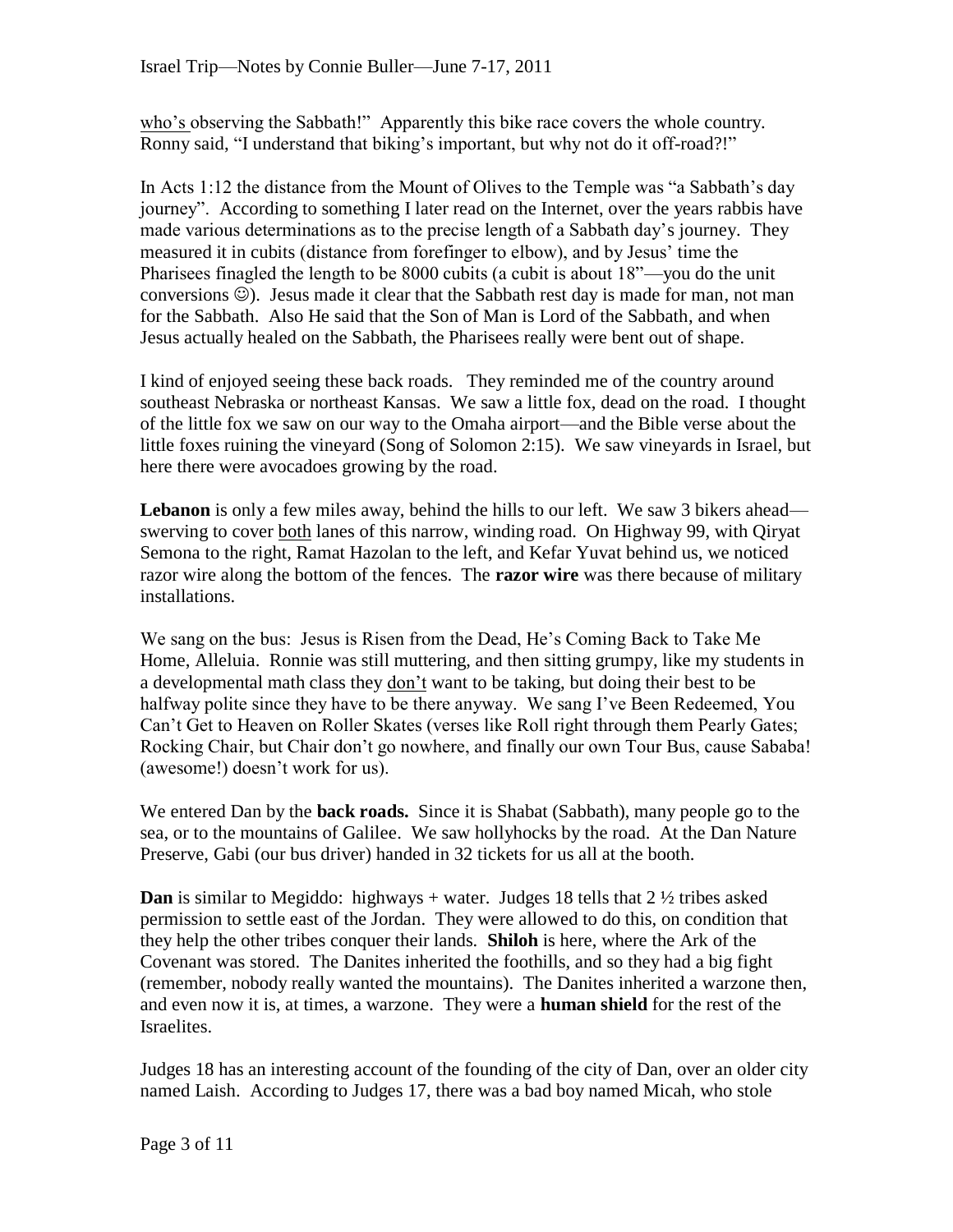1100 pieces of silver from his mother (Delilah??) but later returned it. The mother cast a silver image, and Micah made an ephod (vest). The time of the judges was just before the time of King Saul (1043 BC). Micah took a priest (a freelance Levite). Dan decided to leave his warzone, and sent a party of 5 up north, through the hills, through Micah's haunt, and asked a blessing from the priest. The Sidonians lived here. 600 men went to conquer, and actually asked not only the blessing, but offered this priest to be priest over their whole tribe. Micah was gone, but returned home and asked for his god. Now Judah had a problem. The identity of the priest is thought (by rabbinical scholars) to possibly be a son of Moses. Genesis 49:16-17 says that Dan is to be a judge, but also a serpent. Dan's land stretched from down south (Via Maris—road of the sea, and a war zone) to up in the north. **Dan was always the first to take the heat—and the first tribe to leave God in favor of idols.**

A major issue has always been over **water.** Egypt has the Nile. Syria has the Euphrates (from Turkey). Now a big dam takes the water from Syria. The **War of 1967** was not just to conquer the **Golan Heights** but to preserve a source of water for Israel.

Ronny is thrilled over the **desalinization** project for the Mediterranean, because the Sea of Galilee can be poisoned.

Muslims don't want to learn from Jews because that is somehow admitting superiority.

Israel is very protected. Ronny said, "We shot down their rockets even in the air, for the first time ever."

Finally we arrived at **Jereboam's altar** in the Dan nature preserve. The **tribe of Dan** had been given an allotment, but it was a war zone, and **they didn't like the allotment in**  life that God had given them. Their 1<sup>st</sup> reaction to their problem was to run. *Katie Mines* said that's what happens to a lot of marriages. **Then "things"** (idols) come in. We don't own God—He owns us (and make no mistake—when the Bible says no man can serve 2 masters, there is not the choice that you are your own master—it is either God or Satan). 2<sup>nd</sup>, they lost their vision, and decided to conquer the Sidonians, a peaceful, quiet people. **They traded their purpose, and traded it for a lie, for idols.** *Perry Myers, Sr.* says that what you look for isn't always what you get: the Danites ran from one war zone to another.

Judges 19: **Jereboam** built a high place at Dan. We climbed the steps on the Tel of Dan (a man-made hill). Jereboam, grandson of King David, **was the king of the North**, and headed north to hide until **his father, King Solomon**, died. All tribes paid tax to Judah (silver and gold were as common as dirt). **Rehoboam, King of Judah**, was asked to ease taxes, but he didn't. In fact, he promised to oppress people even worse than they already were.

**David** was King by invitation. **Solomon** was King by toleration.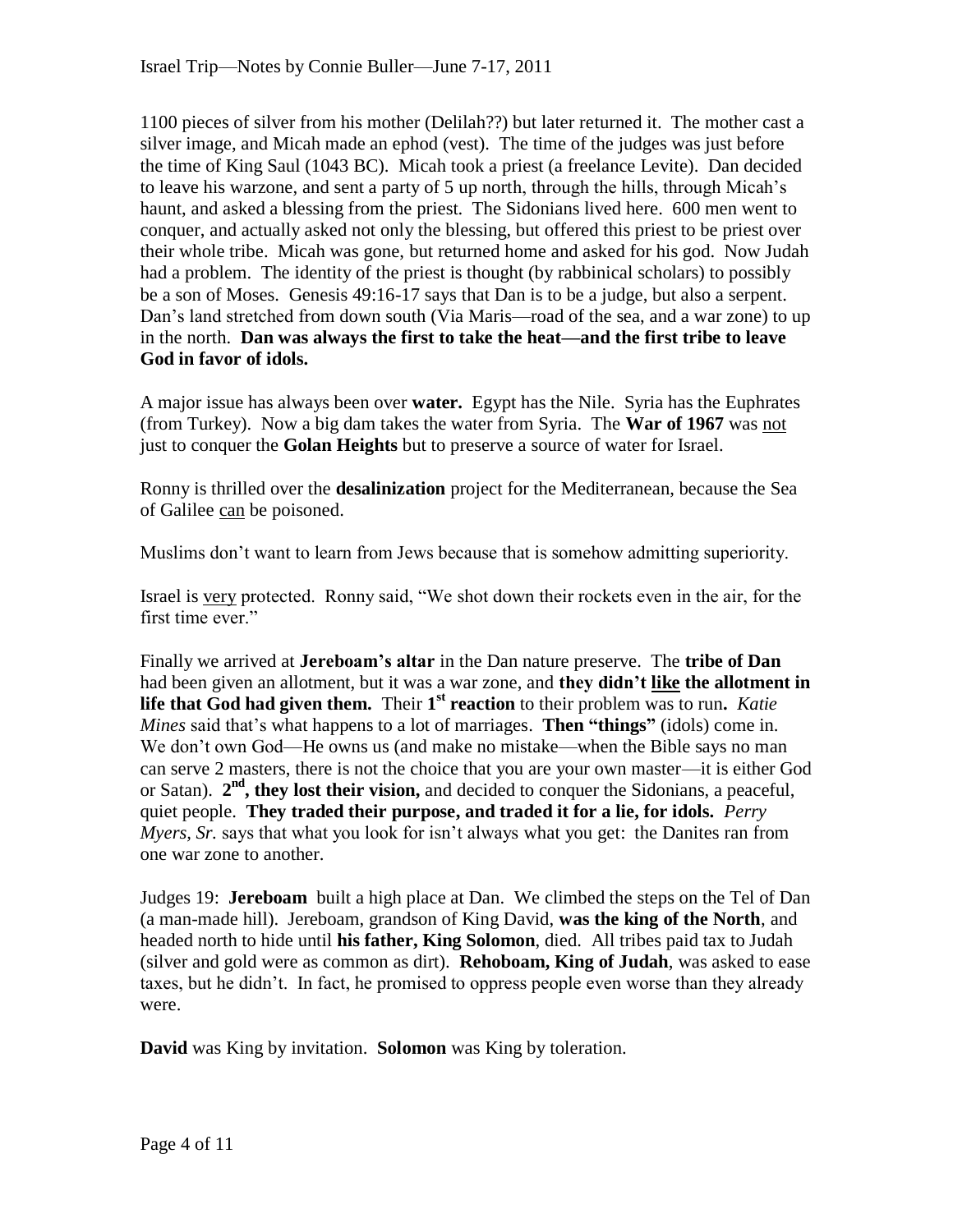I Kings 12: Jereboam I (reigned ca. 931-ca. 910 B.C.) needed to provide an alternative place to worship. So he built 2 Temples of his own. He built one at Bethel in the South, and now here there was a "temple" in the North. Solomon's Temple in Jerusalem was destroyed. The "horns of the altar" were like a rectangle, with posts on the corners called horns. Jereboam, even though he wasn't very good at worshipping the true God, did offer kosher animals (no pigs). We know this because there were many bones found around the altar, all kosher animals. All the kings of the north and many of the south were evil kings, like Jereboam. A consecrated high place is often seen as a high holy place to other peoples. Archaeologists found a Greek layer higher that was also a holy place to them. We were sitting on Jereboam's layer—the stones were laid 3000 years ago.

We went higher on the hillside, and looked into Lebanon. The actual border of Lebanon is down in the valley below where we were standing. The border was set in 1923, and splits the town of Rijah between the two states. Recently the UN came in to arbitrate, and actually gave Israel 1 mile more. In the War of 2006 Israel did not do well at all. Hezbollah with its guerrilla troops did better. Lebanon was not involved in that war. Today Israel is trying new technologies. In 2008 in Gaza, Israel did do well. We saw an abandoned Russian tank on the seemingly peaceful hillside.

The walls of **Dan**, particularly those of the upper gate, are massive walls. They are the same type as those of Beersheba. The gateways were always a big place in town. But here in this little town, in **1993,** an inscribed rock, called **a stele was found**, indicating that Ben-Hadad, the Aramean king (Syrians) was killed by a general named Jaded, one of 2 kings in the line of David. This is interesting because **it is the ONLY item in the world found (so far) where King David was mentioned, other than in Scripture.** The date for the stele was **732 BC.** This corresponds to **I Kings 15: 9-20,** which tells about Ben-Hadad. Later the Assyrian armies came to this area and leveled the general area.

In Genesis we read of Jacob meeting up with his estranged brother, Esau, at a place called Lachish. This would have been in this area later occupied by Jereboam. We saw the **Gates of Lachish,** dated about **4000 BC,** and their arches, all close to this area. There was a river here, and of the two towns, this is the first town of Dan. The gate we saw was one of the most ancient gates still in existence.

We had to follow the signs on all fences: there are minefields, and when the Syrians sowed mines, against the Geneva Convention agreements they did not mark the places. In the winter time when people come up to the mountains for relaxation, there are occasional accidents. There are still cattle being raised in Bashan (the Golan Heights) but the mines have not been cleaned out of the cow pastures—and there are accidents that way, too.

The **Benais Waterfall** is another source of the Jordan River. We hiked up there too very beautiful.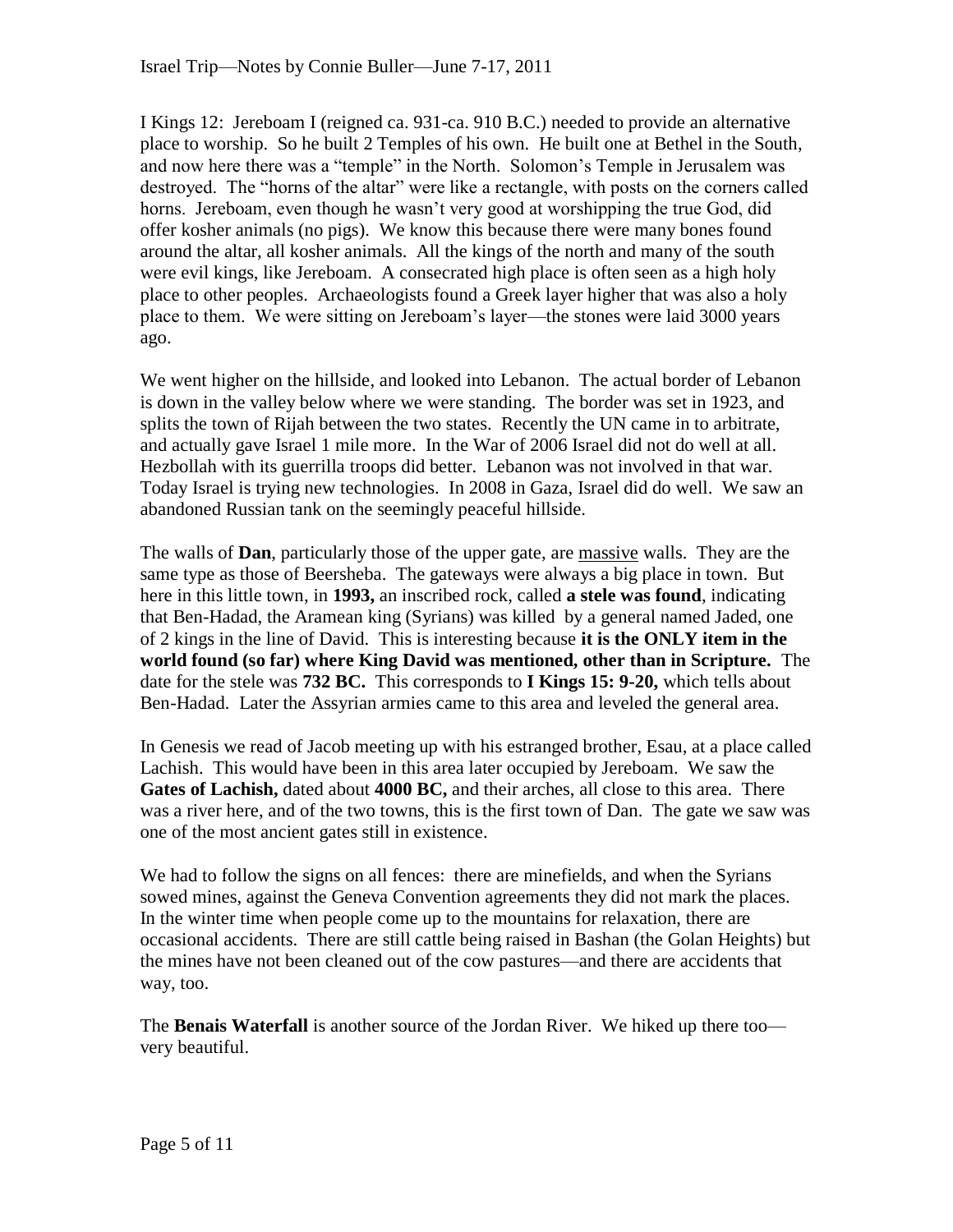As we look out over the countryside, there is green and then there is the brown of desert. Generally speaking, the green marks Jewish land-owners. They have done amazing things, particularly considering that before 1948 they really were not farmers at all nobody would sell them land, so they had to be shopkeepers and bankers. But they have a real work ethic, and can read books, and devise and plan their own crop ideas. Right now they are experimenting with sheer tenting over the banana trees—20% of their plants have that, and the thought is that sunlight can still enter, but perhaps less water is lost back into the atmosphere. The kibbutz idea of communal farms has helped too—really huge farms that allow the big machinery with the GPS planting systems, and doublecropping, like watermelon sprouting up after the wheat harvest is over. In a way it reminded me of Hutterite farmers in the USA. They live very simply, but have the latest technology for their farms. They are a Mennonite offshoot like the Amish, and even look a bit Amish, and speak an old German dialect somewhat similar to the Amish, but they definitely have electricity and are not horse and buggy anything. Since they don't spend a lot elsewhere, and live communally, their farms do better than many of their neighbors, and some of the neighbors don't like it much when the Hutterites come in.

Lebanon is at the top of the mountains. Since 1967, there are Druze and Jewish people no more Syrians in this particular area.

**Caesarea Philippi:** another town by a spring. It was large enough in Jesus' day to entertain legions. Back in Joshua's day, it was probably known as BaalGad (Joshua11:16-19). Then, after the Greeks conquered the land, it was called Banais, or Panias, for the Greek god Pan, in about 20 BC. The Romans had really liked Herod (father, I think, of the tetrarchs) and gave this city to him. Herod built a temple to the god Pan. We were sitting with Ronny under a fig tree near the spring. In the old days, the place we were sitting was most likely covered with water—there are springs from the melting snow from Mt. Hermon, and also general springs here too. In 2 AD Herod started a town here, but Herod Phillipas really built it up even further. They drained the water, and moved the road to outside of town. There was an Acropolis—an elevated area by the cave, and niches for all sorts of idols. Hades was the Greek god of the dead there was a deep dark place by the cave called the Gates of Hades (Hell). Jesus said even the Gates of Hell shall not prevail. Here, with all the various gods around, Jesus asked His disciples, "Who do people say that I am?" and then it got personal, not communal: "Who do you say that I am?" Jesus holds the Keys to the Kingdom. The Roman Catholics believe that salvation is through the Papacy only, and that Protestants are going to Hell. **Peter said that Jesus is the Living Cornerstone and there is no salvation in anyone else (Acts 4:11-12).** We are living stones in the church of Christ—we are a kingdom of priests. Spiritual sacrifices are offered to God by us. **Matthew 28: 18-20 Jesus said "All authority has been given unto Me in heaven and on earth. Go therefore and make disciples of all the nations, baptizing them in the name of the Father and the Son and the Holy Spirit, teaching them to observe all that I commanded you; and lo, I am with you always, even to the end of the age."**

As we wandered about Caesarea Phillippi (Banais/Panais) we saw idol niches, and tombs for goats.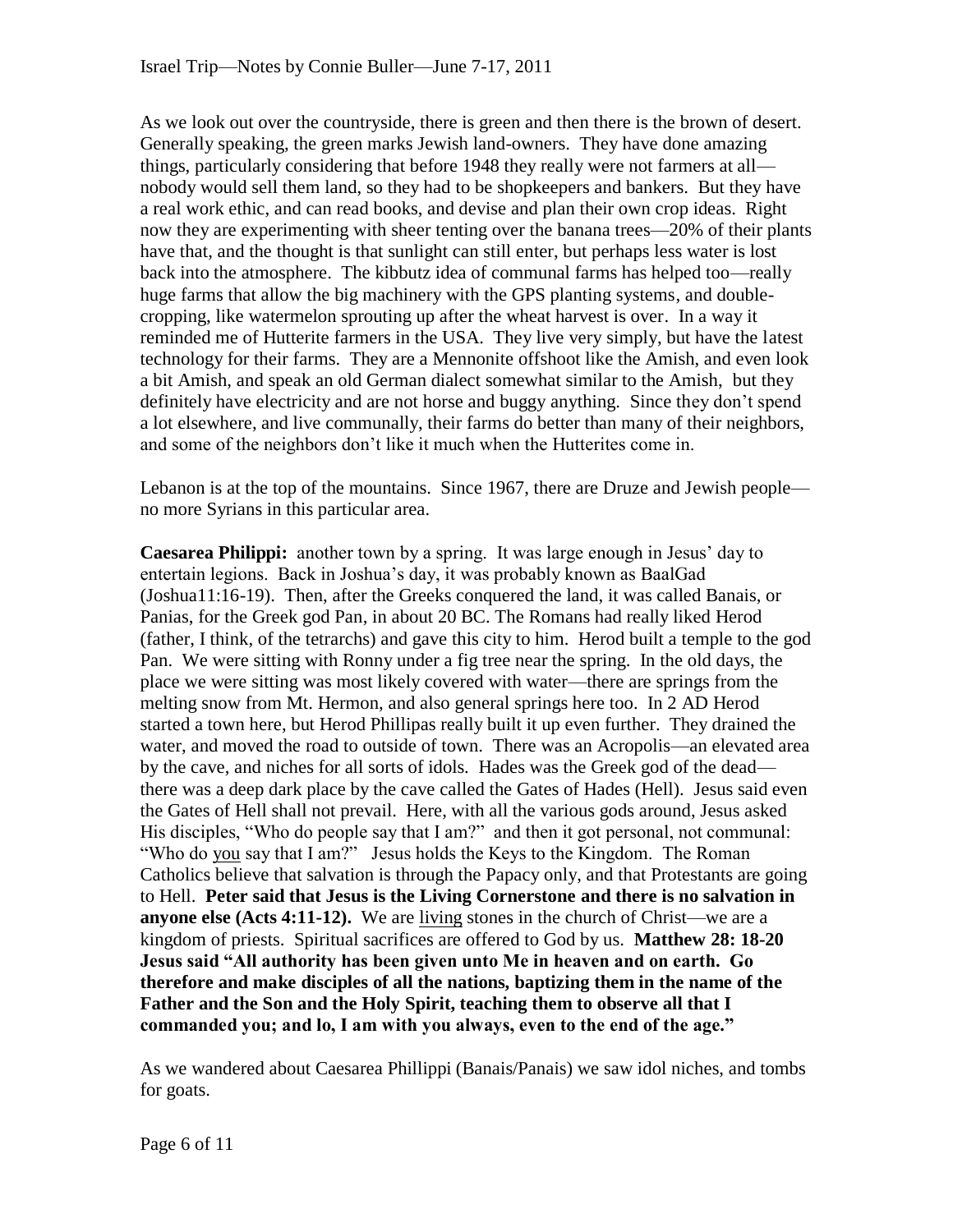The Druze live on the Golan Heights. The Druze have a tomb of Elijah in Banais (there is no tomb for Elijah—remember, he was the one caught up in a whirlwind 2 Kings 2: 1- 18). The Druze are an unusual people, splitting off from Islam about 1000 AD or so.

Damascus is 40 miles away—we saw a **Syrian bunker**. The Syrians controlled the Golan Heights until 1967.

Mt. Hermon is on what is politically known as the Golan Heights. The mountain is limestone, not the basalt of the volcanoes.

**Nimrod's Castle** was built in the 2<sup>nd</sup> century AD, partly using the ruins of Caesarea Phillipi. Nimrod's Castle was never conquered. It was given to the Crusaders by the Turks. The name Nimrod is Assyrian for Mighty Hunter. Another name for this castle is Asubayba: Lion Ready to Pounce.

**We really enjoyed seeing this castle**—it was a surprise to us. We even sang in some of the echo-y stone gateways and hallways. It was just like castles in story books, and we wandered around and had fun.

An even bigger surprise was the **lack of bitterness by Ronny toward the Crusaders**. He told us the various stories, but I didn't hear even a tinge of bitterness—and Ronny was passionate about other groups of people, and it always showed then. The reason this surprised me was that whenever I try to speak of Jesus Christ to non-believers here in the USA, particularly to well-educated non-believers, they always pull out the trump card of how evil the Crusaders were back in the Middle Ages, and how that by itself should prove to any sane person that Christianity is just wrong. I get so TIRED of hearing about the Crusaders—and here we were in various Crusader ruins, listening to an intelligent, non-Christian Jew tell us history, and I wasn't hearing any of this hatred.

**Mt Hermon may be the Mount of Transfiguration.** It is about 6 days' journey from Caesarea Philippi, which puts it in the right location that way. 3000 miles downstream along the Jordan Valley is Egypt.

In the  $6<sup>th</sup>$  century AD the Vikings accepted Christianity—but they were a fighting people and they still wanted to fight. In 1095 AD, the Pope was in France to rebuke the King of France. At the end of his rebuke, the Pope called upon France to liberate the holy sites from the Muslims. The kings of Europe didn't want to leave their lands vacant by taking a Christian army down to Israel. But who was the leader of the knights? What were the choices? The Pope offered eternal life. The King offered taxes and some safety. The Pope wins. So the Popes excommunicated the Kings. There were many princes. The kings wanted to send all but a few sons, and told the ones who went to the Holy Lands that whatever you conquer is yours to have. 200,000 people walked from France to Palestine. The  $1<sup>st</sup>$  Crusade had to fight through these Christians. There was need for support cities: Antioch, Tripoli, and Odessa were support cities. 50,000 people were left to attack Jerusalem. They didn't stay in Jerusalem, though. They survived by building fortresses to protect themselves. They did whatever they could to divide millions of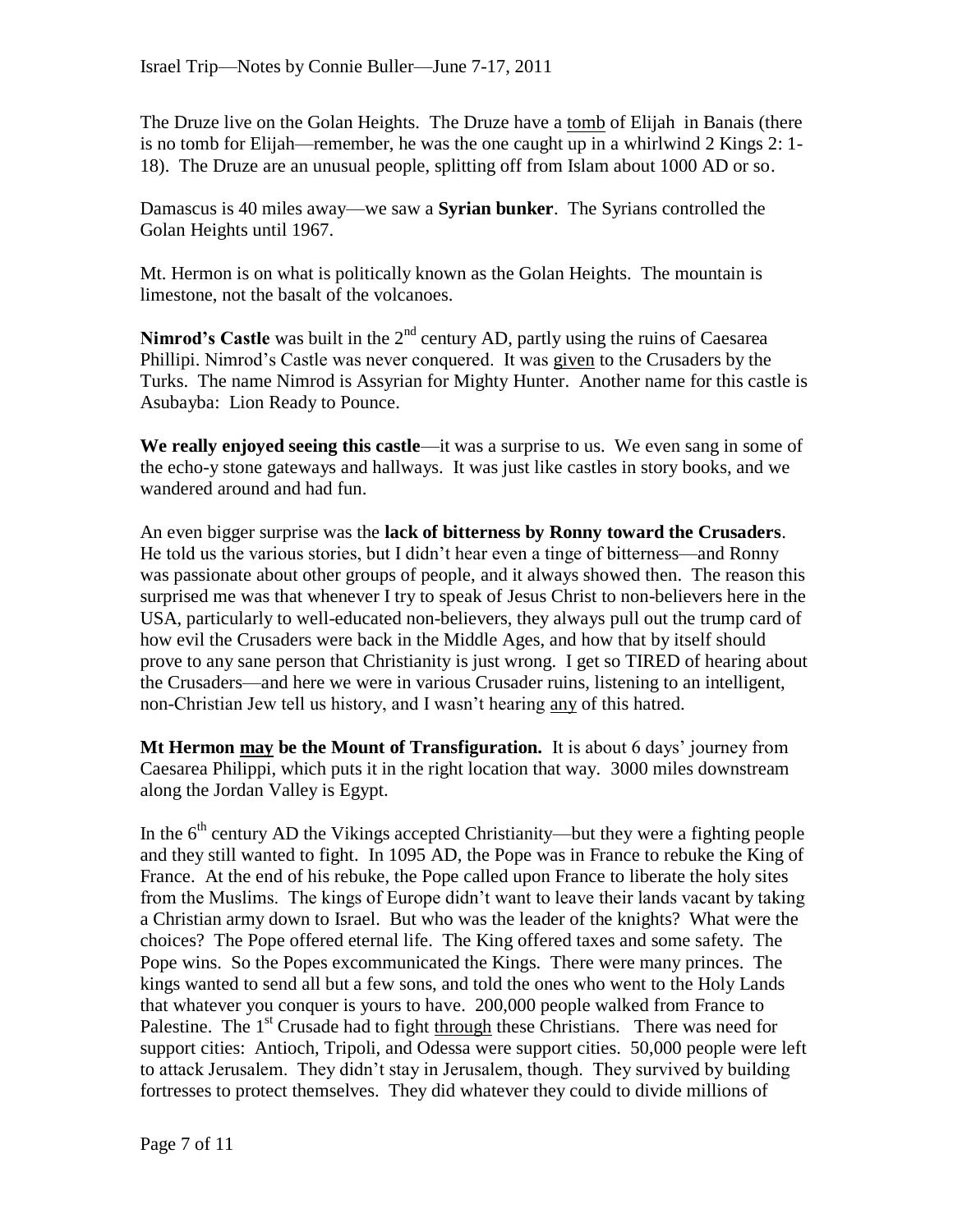Muslims. The Crusades lasted 88 years. Saladin united the Arabs. The Crusaders were defeated by the Muslims near Mount Arbel.

Nimrod's Castle is the largest Crusader fortress. It was never captured, and existed to support and protect trade.

 In 1191 there was a treaty between the Crusaders and Saladin. The Christians had no more access to the traditional holy sites of Bethlehem, Nazareth or Jerusalem (we didn't get to visit Bethlehem or Nazareth either, and the Muslims had some pretty harsh control when we visited Temple Mount—we got to walk around, but definitely not go into the Dome of the Rock). So what were the Christians going to do? They INVENTED holy sites. For instance: "Oh, remember Cain killing Abel? That was right here!"

The **Golan Heights** were called **Bashan**. There is **a story in Genesis of a King Og of Bashan** (Deut. 3:11 and Joshua 12:4), who lived in the days of Moses and had an iron bed that was over 13 feet long by 6 feet wide, and who was called a giant. **Amos 4:1-2**  (written about 755 BC; a contemporary of Jereboam II—a time of real prosperity for Israel) **called women the "Cows of Bashan**"—a real insult because Bashan was known then, as now, for having prize, big, cattle—**we saw some of these: they weren't as big as our white Charolais here in Nebraska, but they were** (I think) bigger than the Holsteins we used to raise on our farm**, and golden brown with white--really nice looking.** But women then, as now, wouldn't appreciate the name. **King David, in Psalms 22:12, sang about the fierce Bulls of Bashan.** However, as we drove past, there were **signs on the pasture fences to be careful of landmines**. I guess the pasture is so valuable that the owners are willing to trade some loss of cattle.

The Golan Heights were in the fighting of 1967 and 1981. This area was annexed by Israel. Many Druze people live here—about 30,000 in four big villages. The Israelis worked hard to clear the minefields when they took over from the Syrians. The Druze won't carry Israeli documents, but they are counted as Israeli citizens. Druze are not Arabs, and not Muslims (though they did break off from Islam when they first started, about 1000 years ago).

The Druze practice a religion that is secret even from other Druze. Only a few are actually in on all the secrets. They started in Egypt in 1020 AD. Their leader at that time, one Hakkim, was a clever man who made commentaries on Islamic literature. At age 15, Druze boys and girls are given the choice to be a cleric or not. A **male Druze cleric is noticeable because of his white beanie, black robes, and a big black bag between his leg**s. (We saw some of these as we drove through the villages—just really unusual). Their teachings are secret, but some have said that the Druze believe that the Messiah has not yet been born, but when He is, he will be born of a man, and the bag is to catch the baby Messiah. The Druze celebrate various holidays, but the non-cleric Druze are not even told why those days are to be called holy.

Someone on the bus asked if Israel has problems with drunk drivers. Ronny said they really didn't before the collapse of the USSR, but "those Russians really drink a lot" and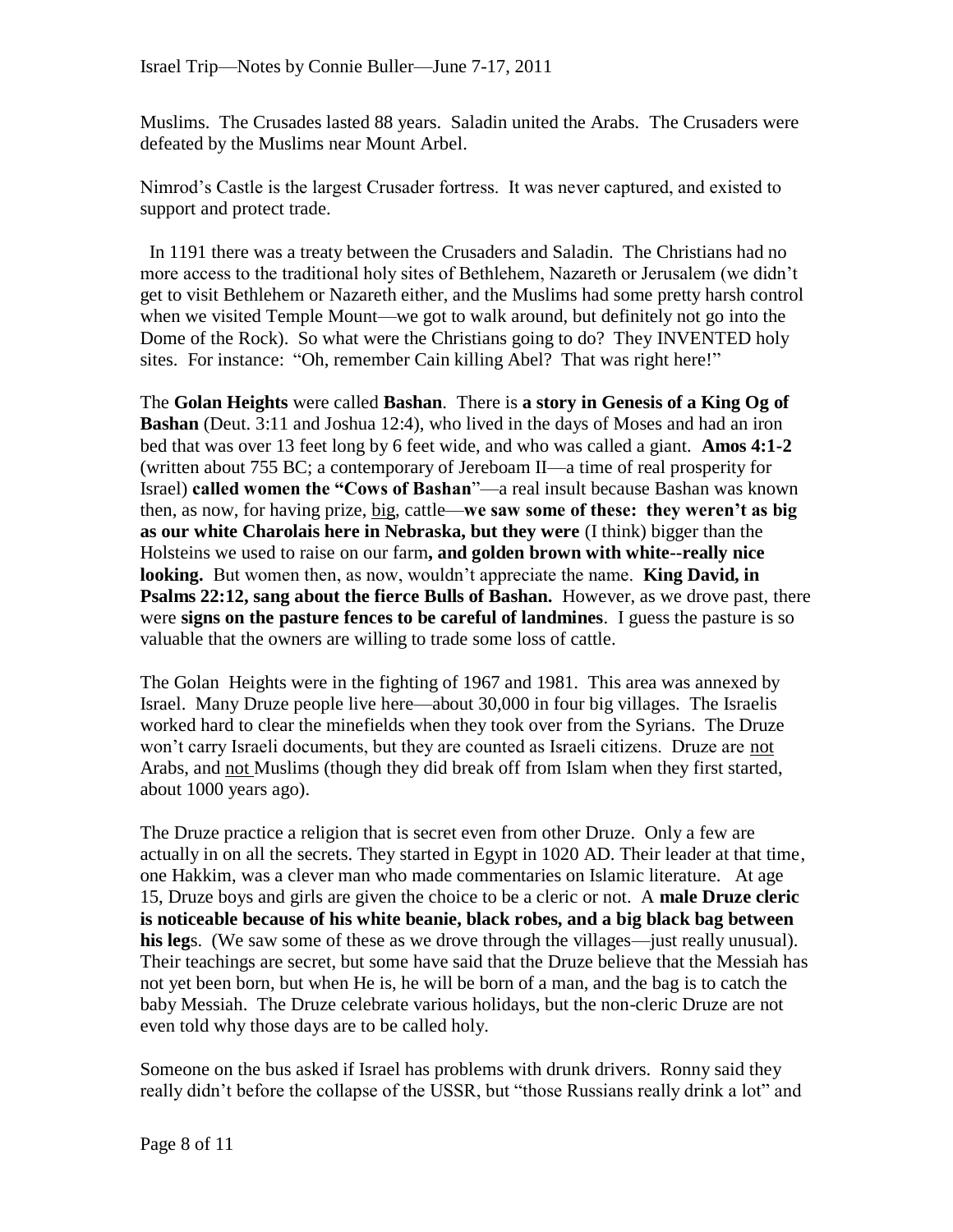there is today a problem with drunk driving. The population of Israel doubled with the break-up of the USSR.

As we drove up what was a volcano, we saw layers of lava. The Syrians laid those mines during 1948-9, but they never made any record of where those mines were—which was against the Geneva Accords.

We drove past groves of eucalyptus trees. During the war of 1967, with Egypt, those lines of eucalyptus trees hid full armies of Israeli soldiers. False information had induced Syria to attack Israel. The Syrians did attack—and lost.

Then in May, 1973, Israel underestimated Syria—and lost to Syria. This was the Yom Kippur war. Maier had been warned by the United States that Syria was planning to attack, but underestimated Syria.

The following is from the internet: [http://www.historylearningsite.co.uk/yom\\_kippur\\_war\\_of\\_1973.htm](http://www.historylearningsite.co.uk/yom_kippur_war_of_1973.htm)

The Yom Kippur War started with a surprise Arab attack on Israel on Saturday 6th October 1973. On this day, Egyptian and Syrian military forces launched an attack knowing that the military of Israel would be participating in the religious celebrations associated with Yom Kippur. Therefore, their guard would temporarily be dropped.

The combined forces of Egypt and Syria totalled the same number of men as NATO had in Western Europe. On the Golan Heights alone, 150 Israeli tanks faced 1,400 Syria tanks and in the **Suez** region just 500 Israeli soldiers faced 80,000 Egyptian soldiers.

We stopped at Mt. Bengal, an old Israeli military outpost that is now like a museum. There is a great view here, and right now we are closer to Damascus than to Caesarea Philippi.

Ronny Simon, our tour guide, who recently retired from Israeli intelligence, said that Israel was nearly annihilated in the 1973 war. But by January, 1974, the Golan Heights seem peaceful. Today Israel is prepared. But overall, things are very unstable: there is Syria, then Iraq, then Iran. Israel controls the air and the sea, but not the land. The big danger is Iran ("we Jews occupy Muslim sites"). Syria is an ally of Iran. If Syria really wanted the Golan Heights, they could have it from Israel if Syria would cut off relations with Iran, and then only if it would be agreed that the Golan Heights would be a demilitarized zone. Ronny said, "When the Arab peoples say they are fighting for "democracy", but also still say "death to Israel", well… We are NOT the aggressors. The Middle East is not the same as common sense. The Muslims teach that only weak people offer negotiations. Allah is a Muslim god." Ronny said, "If Israel kills a few people, the United Nations says NO-NO. When Syria kills many people, the United Nations is not agreed." Ronny is bitter.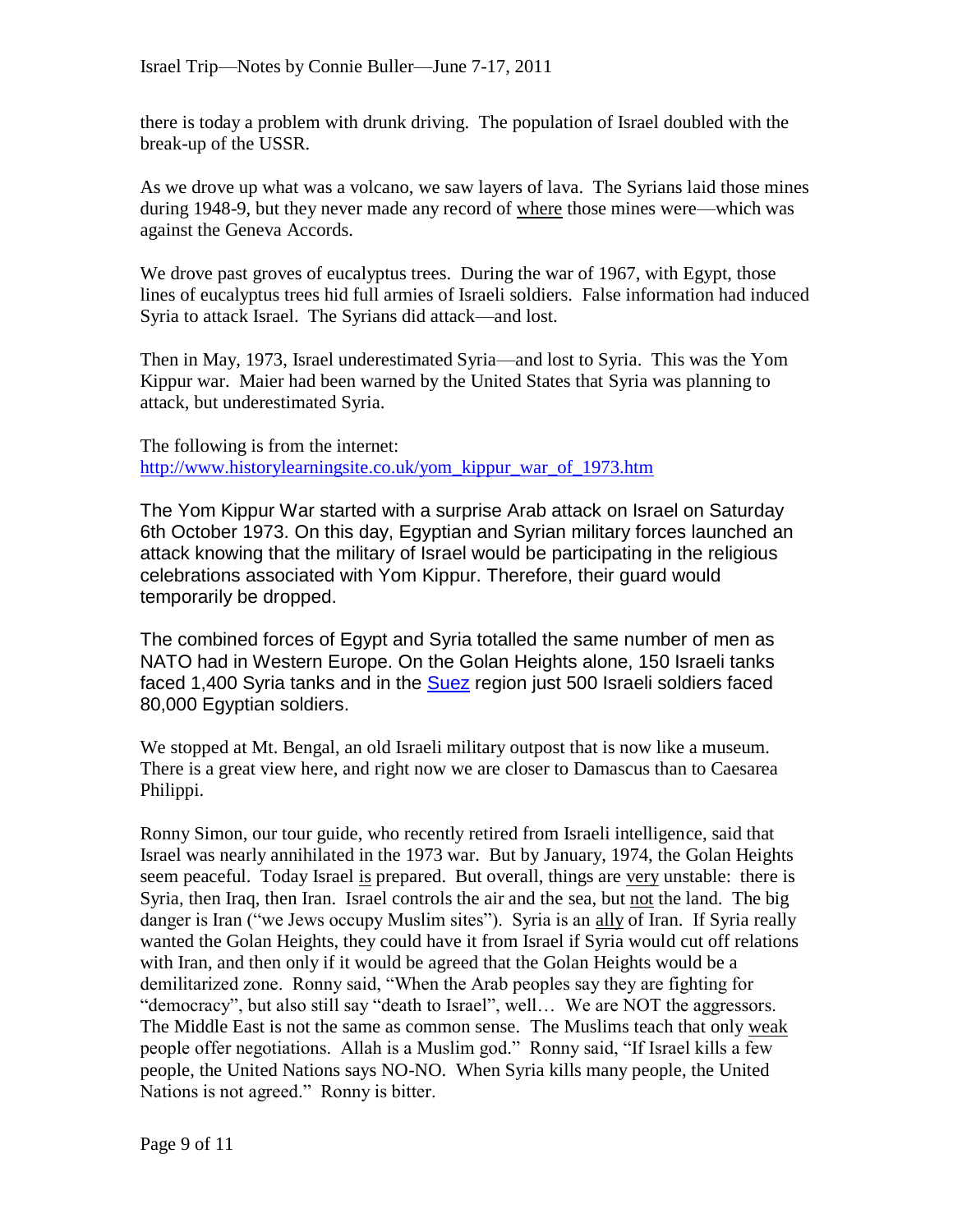We saw a lone stork flying by the roadside as we left this military post museum. Ronny said it probably was left behind from the main migration—it may have lost its mate (storks mate for life).

We saw several active Israeli military posts.

We saw rock badgers (rock hyraxes, coneys)—Leviticus 11:5 points out that although the rock badgers do chew their cud, they do not have a split hoof and are therefore unclean animals. They reminded me of prairie dogs in Nebraska, with sentries that warn the group. There were also rock badgers around Nimrod's Castle. I don't think we in the US would consider eating prairie dogs either!

We passed a milk factory—producing cheese, yogurt, and so forth. Milk production is very high in Israel, and the farmers feed the cattle oranges when the price of oranges is low.

Because the Golan Heights/Bashan is so politically unstable, Jewish people don't know whether to build houses or towns in the Golan Heights or not. If they had to give up the territory, the last thing the Jews would need to do when they left town would be to dig up the cemeteries. I asked about this, and Ronny said the last time Israel had to leave settlements, the Muslims dug up the cemeteries and strewed Jewish bones around, just to be mean. Human bones do make Jews feel unclean, so that cemetery moving really would be the last thing.

We stopped at the **Bethsaida excavations**, and saw the marker saying that **Dana College, University of Nebraska at Omaha, Grace University**, and other colleges/universities did excavating here. Biblically**, the disciples Peter, Andrew and Philip were born here.** Earlier, **King David** married the daughter of the King of **Geshur** (**another name for Bethsaida**). This woman became the mother of **Absalom**. Later Absalom hid out here (**II Samuel 3:3; 14:32**). **There were a lot of cultic things around here, including a plastered, basalt altar.** The figure was a bull god, armed with a dagger, and there was a stone basin just below for sacrifices. Later yet, Josephus said **the name was changed to Julias** by King Herod Philip. Recent excavations have revealed a temple built by Philip in honor of Julia Livia, wife of Emperor Caesar Augustus. **This is a fisherman's village, very near to the River Jordan, but in Biblical times providing a protected anchorage for the boats.** 

We returned, after a full day, hearing about giants, Crusaders, modern Israeli struggles and more, to the kibbutz by the Sea of Galilee. As we sat in chairs by the Sea, with our tired feet in the water, watching as the stars came out, and seeing the moon nearly full, we thought about all the things we had seen and heard today.

I liked the comment below by Pastor Chuck: